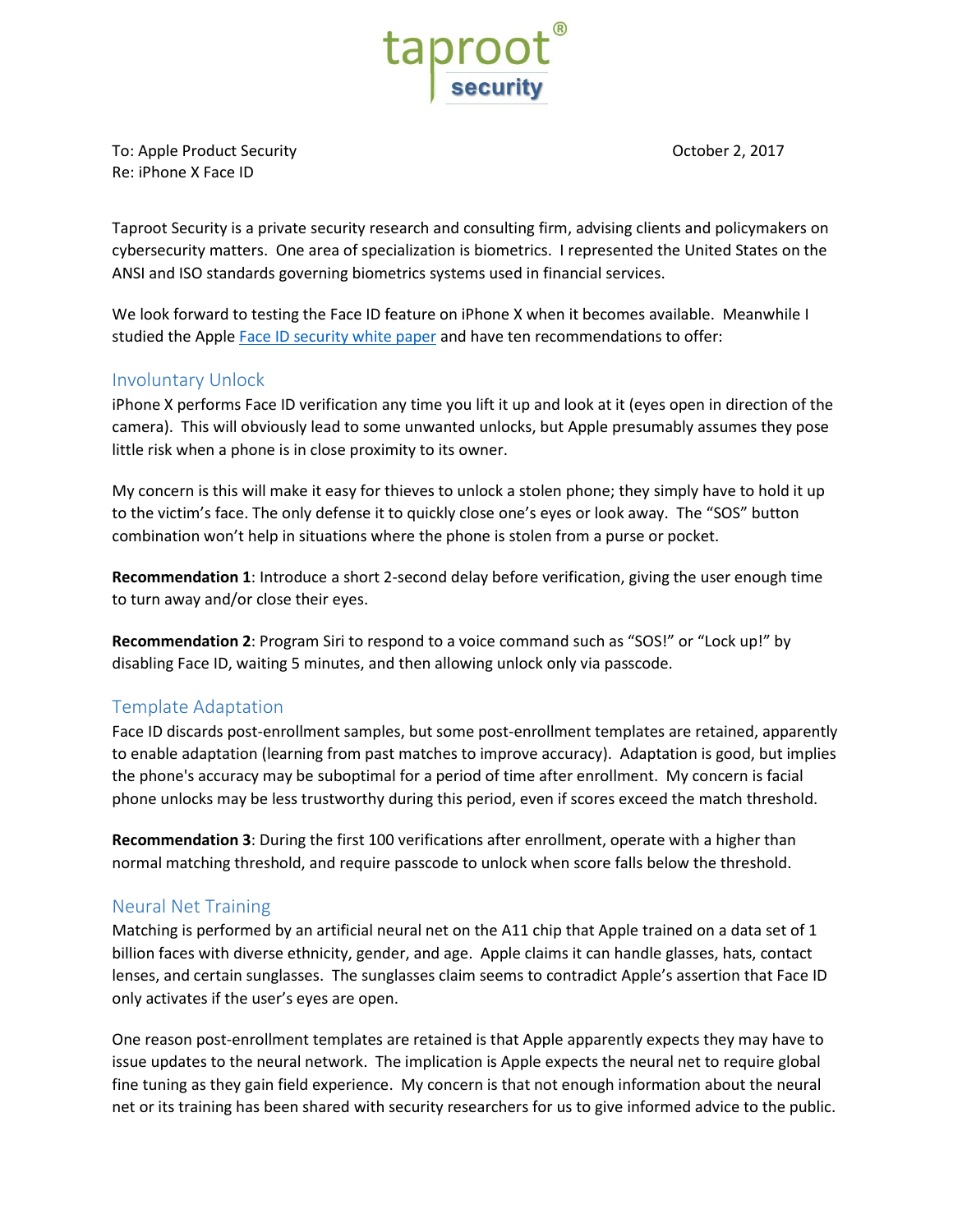

**Recommendation 4**: Disclose details about neural net training and data set, either to the security community at large, or a reputable independent biometrics laboratory. Were impostors included? Did lighting conditions adequately vary? How are sunglasses handled?

### Matching Errors

Apple claims Face ID offers a significantly lower false match rate than TouchID: One false accept per million attempts, versus one per 50,000 on TouchID. (The Face ID rate is worse for children and twins.) This is surprising since finger systems generally outperform facial systems.

Most biometric systems have a high threshold to accept, and a lower one to reject, while a score that falls in between thresholds triggers a "try again" response or other extra verification. Apple doesn't disclose its match thresholds, but if verification fails when match quality is higher than a "certain threshold", and then the user enters a correct passcode, then Face ID creates a new reference template. This provisional template is discarded after a finite number of unlocks if you stop matching against it, but if it keeps working it may join or replace the enrollment template (unclear which).

Apple says this allows Face ID to adapt to "dramatic changes in your facial hair or makeup use, while minimizing false acceptance." My concern is this might allow a phone thief to trick Face ID into accepting a new face (the thief's) instead of the correct face (the victim's).

**Recommendation 5**: In the event of a "dramatic change" in the user's facial appearance, notify the user out of band (e.g., email) that a change in appearance was detected.

**Recommendation 6**: Disclose technical details about scoring and matching thresholds, either to the security community at large, or a reputable independent biometrics laboratory.

# Spoofing

For liveness testing, Apple says the neural net was trained to differentiate live faces from photos or masks. Apple's paper doesn't provide specifics about this, nor did they offer any impostor testing results. This is concerning. A good face recognition system includes specific liveness tests, such as blinking or saccadic eye movements. Apple may argue that the use of infrared constitutes a liveness test because photos & masks lack a normal human thermal heat map, but this was not stated in the paper.

The reality is Apple may not really understand how Face ID performs liveness testing, since it was learned by a neural net rather than human programmed. My concern is Face ID could be spoofed by a 3D mask with a plausible heat signature.

**Recommendation 7**: Perform impostor tests and spoof penetration tests (preferably with reputable independent biometrics laboratory) and share results with the public or security researchers.

**Recommendation 8**: Collect multiple images (or video) during sampling in order to confirm facial movement (e.g., blinking) that would be difficult to fake with photos or masks.